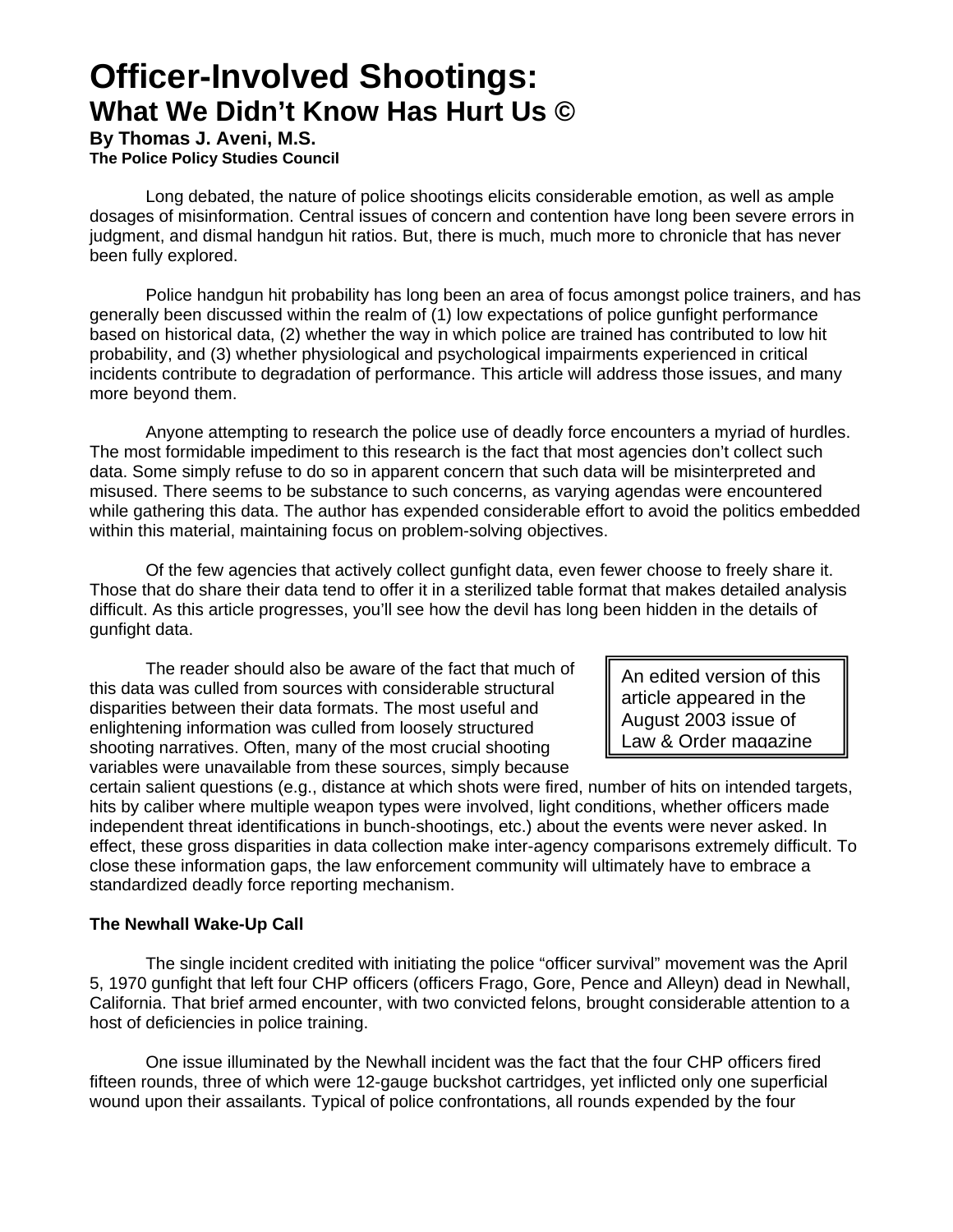deceased officers appear to have been within seven yards of their adversaries. Also typical of police lethal encounters was the fact that the Newhall firefight occurred during hours (11:54 PM) associated with adverse lighting conditions. Atypical was the duration of that firefight, as it lasted an estimated four minutes.

The Newhall incident shocked the law enforcement establishment. It became fodder for police training films and printed training narratives for many years to come. But, what did the law enforcement community actually learn from this tragedy? Perhaps not as much as we thought we did.

### **NYPD SOP #9: America's First Exhaustive Firearms Discharge Report**

Implemented in 1970, NYPD's "Standard Operating Procedure #9" became an instant vehicle of enlightenment. SOP-9, a formal "Firearms Discharge Report," was implemented to establish documentation of all gunshots fired by NYPD officers. As you might imagine, ammunition expended in training and recreational shooting pursuits were (and are) exempted. However, firearms incidents as diverse as gunfights and officer suicides are documented, as are all "accidental" discharges of firearms.

While imperfect from the outset, SOP-9 ventured where few agencies had previously dared to go. The brainchild of NYPD's Frank McGee, SOP-9 became the Holy Grail to inquisitive police trainers.

#### **Old But Still Relevant**

In reviewing even earlier annual issues of NYPD's SOP-9, it became apparent that we remain pressed by many issues that police trainers grappled with decades ago. For instance, the 1981 issue of SOP-9 notes,

"It has been said that if a man can hit a target at 50 yards he can certainly do the same at three feet. The reports do not bear out that assumption. Standard revolver courses of fire may have little relationship to an individual gunfight."

# **Sighted Versus Unsighted Shooting**

There is little national data regarding how often officers have used their handgun sights in armed confrontations. What has been available has offered an interesting but inconclusive perspective on sighted shooting. In 1981, NYPD's SOP stated,

"Good sight alignment is fundamental to target shooting, yet 70% of cases reviewed indicated that no sight alignment was employed when the revolver was fired."

It also suggested that the tendency to use sighted shooting increased as the threat distance increased. "Aiming" was described as diversely as merely using the barrel as a pointing reference, to using only the front sight as an aiming reference, to full utilization of front and rear sights. A substantive number of officers (10% in 1981) stated that they couldn't remember whether or not they used their sights.

To date, I have been unable to collect hard data pertinent to the efficacy of point-shooting, or any reasonable facsimile of point-shooting (i.e., "threat-focused shooting", et al.). No such data has been made available to me. Attempts were made to obtain such data with one large west coast agency that reportedly has done well with such techniques. But, they either refrain from keeping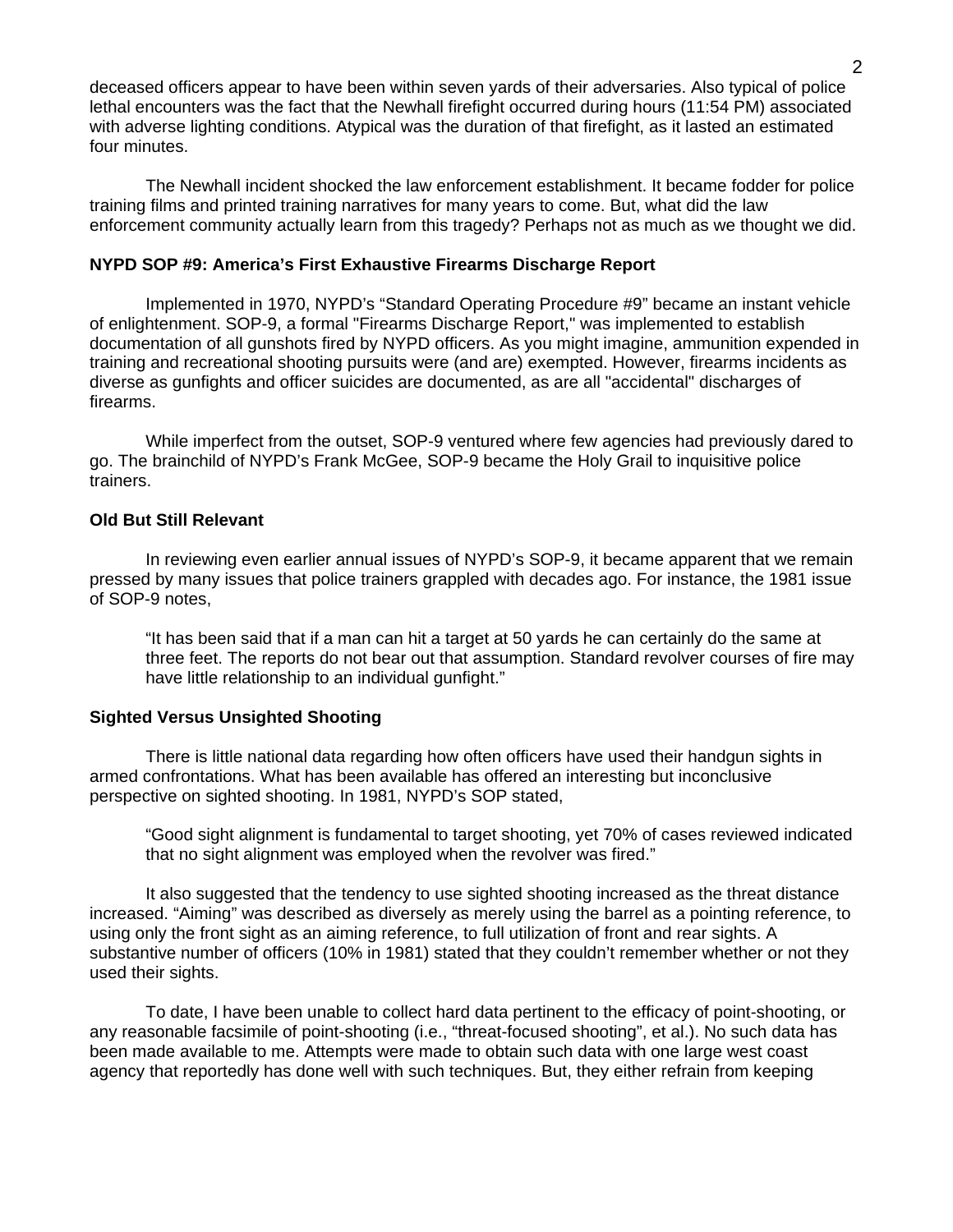gunfight data, or keep it under lock-and-key. While I remain open to the possible viability of threatindexed shooting, I've found nothing substantive to assess it with.

What we might loosely construe from the limited NYPD data is that officers (70% of the time) are in fact already "point-shooting" in a very real sense, and that it could be the reason why hit probabilities appear so dismal. Point-shooters would undoubtedly respond that any such interpretation would be tenuous, since NYPD didn't formally train its officers to point-shoot. In response, advocates of sighted shooting might counter that if point-shooting does in fact require substantive training, it isn't as "instinctive" as its proponents claim it is. Unfortunately, this debate won't be resolved within the parameters of this article, but may be the substance of future research.

#### **Lethal Encounter Proximity**

The early years of SOP-9 contained more narrative than it did definitive breakdowns of the data culled from the reporting mechanism. Hit probability was discussed in very general terms, estimated to be "about 25 percent" and it then dismissed accurate tabulation as being, "impossible to document" (SOP-9 – 1981). However, this data does provide an early glimpse of gunfight proximity, which (as you'll see from tables to follow) has a profound effect on hit probability.

| NYPD OFFICER GUNFIGHT DEATHS BY DISTANCE<br><b>YEARS 1854 TO 1979</b> |                                                                                 |  |  |  |  |
|-----------------------------------------------------------------------|---------------------------------------------------------------------------------|--|--|--|--|
| <b>DISTANCE OF ENCOUNTER</b>                                          | <b>OFFICERS</b>                                                                 |  |  |  |  |
| <b>CONTACT TO 3 FEET</b>                                              | 86                                                                              |  |  |  |  |
| 3-6 FEET                                                              | 119                                                                             |  |  |  |  |
| 6-15 FEET                                                             | 24                                                                              |  |  |  |  |
| 15-25 FEET                                                            | 12                                                                              |  |  |  |  |
| AT 125 FEET (SNIPER)                                                  |                                                                                 |  |  |  |  |
| <b>UNDETERMINED</b><br>8                                              |                                                                                 |  |  |  |  |
|                                                                       | 82% (205) of the officers slain (250) were slain within 6' of their assailants. |  |  |  |  |

Do officers have an innate sense of awareness about how their individual survival diminishes as does distance between themselves and their assailants? This issue has certainly been the focus of police trainers for as many years as this data has been available.

The NYPD proximity-lethality model is slightly different from the data culled nationally by the FBI. The dissimilarities we see in the "Officers Killed" table are likely attributable to the fact that the NYPD data is much more expansive in that it includes ALL shootings, not just those in which officers were slain.

| Law Enforcement Officers Killed by Firearms<br>Source: FBI "Law Enforcement Officers Killed and Assaulted" 2000<br>Distance Between Victim Officer and Offender, 1991-2000 |     |    |    |    |    |    |    |    |    |    |    |
|----------------------------------------------------------------------------------------------------------------------------------------------------------------------------|-----|----|----|----|----|----|----|----|----|----|----|
| <b>Distance in feet</b><br>1991<br>1999<br>1992<br>1993<br>1994<br>1995<br>1996<br>1997<br>1998<br>2000<br>Total                                                           |     |    |    |    |    |    |    |    |    |    |    |
| <b>Total</b>                                                                                                                                                               | 601 | 68 | 55 | 67 | 78 | 62 | 57 | 68 | 58 | 41 | 47 |
| $0 - 5$                                                                                                                                                                    | 303 | 34 | 28 | 33 | 43 | 28 | 31 | 36 | 26 | 19 | 25 |
| $6 - 10$                                                                                                                                                                   | 121 | 9  | 14 | 14 | 21 | 16 | 14 | 11 |    | 9  | 6  |
| $11 - 20$                                                                                                                                                                  | 70  | 13 | 6  |    |    | 6  | 6  | 9  | 8  | 4  | 4  |
| $21 - 50$                                                                                                                                                                  | 52  | 6  | 4  | 6  | 4  |    | 3  |    | 8  | 3  | 4  |
| Over 50                                                                                                                                                                    | 49  | 6  | 3  |    | 3  | 5  | 3  | 5  |    | 5  | 5  |
| Unknown                                                                                                                                                                    | 6   | 0  | O  |    |    | ი  | 0  | O  | າ  |    | 3  |
| 50% (303) of officers slain (601) were within 5' of their assailants, while 71% (424) were within 10'                                                                      |     |    |    |    |    |    |    |    |    |    |    |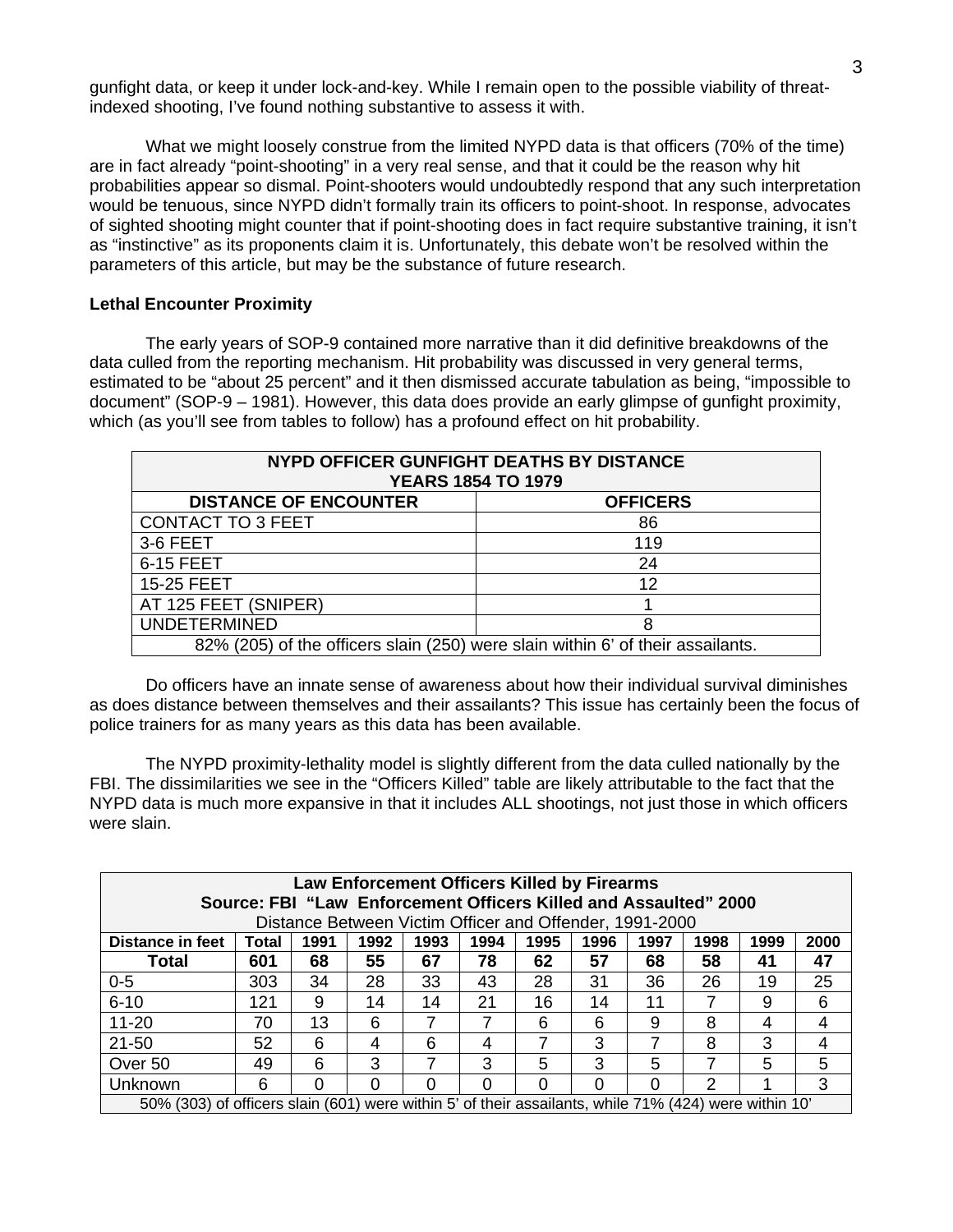#### **What is a "Gunfight"?**

Technically, and as defined by NYPD SOP-9, a gunfight occurs when officers confront assailants armed with firearms. From a researcher's standpoint, that distinction is important. However, differentiating between "reality" and human perception comes down to whether an officer is *erroneously* convinced that he/she is faced with an imminent threat from a firearm, or is actually under attack from a firearm. Is the perception of a firearm attack enough to influence the degradation of human (i.e., psychological & physiological) performance? The data seems to suggest that it does.

**NYPD GUNFIGHT STATISTICS 1990-2000 NYPD SOP-9 YEAR NYPD GUNFIGHT HIT PROBABILITY NYPD SHOTS FIRED PER GUNFIGHT NYPD SHOTS FIRED PER OFFICER** 1990 19% 8.2 4.4 1991 15% 5.9 3.7 1992 17% 7.7 3.6 1993 15% Unavailable Unavailable 1994 12% 9.3 4.4 1995 18% 12.5 6.2 1996 14% 11.1 6.1 1997 10% 10.6 5.3 1998 25% 10.0 5.5 1999 13% 10.6 5.9 2000 9% 16.8 6.9 **MEAN SCORES** 15% 10.3 5.2

An annual breakdown of NYPD "Gunfight" hit-ratio data is differentiated in the table below.

# **Shots Fired & Hit Probability**

Some of the early data supplied by SOP-9 didn't clearly differentiate hit probability in firearms "Incidents" from those in actual gunfights. A firearms discharge "incident" could include officer suicides, "accidental discharges," shots fired at dangerous animals, etc.

"Incidents" will be included in the overall analysis. There are many years in which SOP-9 offered proximity/hit ratio ONLY for firearms incidents. The years in which proximity/hit ratio data was made available will be differentiated in tables that follow.

Since NYPD adopted semi-automatic pistols (en-masse) in the early 1990s, the number of shots fired per officer has edged upward, though not nearly as much as many have maintained.

The number of shots being fired, per incident and per officer, has shown gradual escalation over the last decade. While some may rush to judgment and assert that high capacity pistols are the primary culprit, substantive changes in the way police are being trained to use these pistols (e.g., "fire until your foe falls," "vertical tracking," etc.) has also influenced this trend.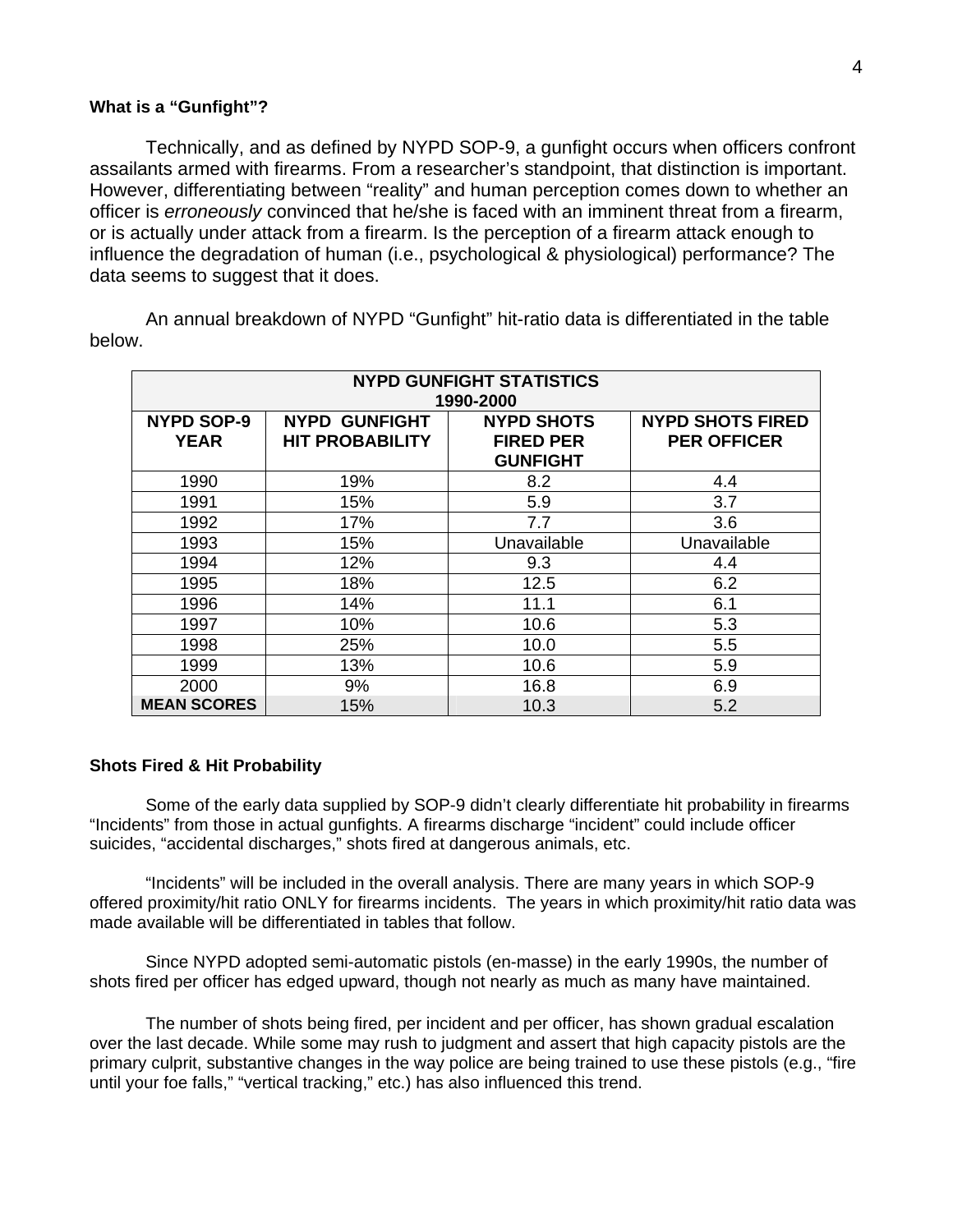| NYPD SOP-9<br>1988-2001†                   |                                                                                                                  |                  |                 |                 |                  |                 |                    |  |  |  |
|--------------------------------------------|------------------------------------------------------------------------------------------------------------------|------------------|-----------------|-----------------|------------------|-----------------|--------------------|--|--|--|
| <b>COMPARISON OF SHOOTING INCIDENTS ††</b> |                                                                                                                  |                  |                 |                 |                  |                 |                    |  |  |  |
|                                            | <b>TOTAL</b><br># SHOTS<br><b>AVERAGE</b><br><b>AVERAGE</b><br><b>TOTAL HITS</b><br><b>NUMBER</b><br>TOTAL SHOTS |                  |                 |                 |                  |                 |                    |  |  |  |
| <b>YEAR</b>                                | <b>NUMBER</b>                                                                                                    | OF               | <b>FIRED BY</b> | <b>SHOTS</b>    | <b>SHOTS PER</b> | <b>FIRED BY</b> | <b>BY OFFICERS</b> |  |  |  |
|                                            | OF                                                                                                               | <b>SHOOTING</b>  | <b>OFFICERS</b> | <b>PER</b>      | <b>OFFICER</b>   | OFFICERS AT     | AT PERP.           |  |  |  |
|                                            | <b>INCIDENTS</b>                                                                                                 | <b>INCIDENTS</b> |                 | <b>INCIDENT</b> |                  | PERP.           |                    |  |  |  |
| 1988                                       | 371                                                                                                              | 251              | 752             | 3               | 2.4              | 540             | 100                |  |  |  |
| 1989                                       | 450                                                                                                              | 329              | 1073            | 3.3             | 2.6              | 823             | 157                |  |  |  |
| 1990                                       | 425                                                                                                              | 307              | 1176            | 3.8             | 2.8              | 965             | 220                |  |  |  |
| 1991                                       | 440                                                                                                              | 332              | 1112            | 3.4             | 2.6              | 846             | 175                |  |  |  |
| 1992                                       | 392                                                                                                              | 279              | 1094            | 3.9             | 2.7              | 875             | 193                |  |  |  |
| 1993                                       | 415                                                                                                              | 312              | 1193            | 3.8             | 2.8              | 928             | 173                |  |  |  |
| 1994                                       | 419                                                                                                              | 331              | 1146            | 3.5             | 2.6              | 689             | 138                |  |  |  |
| 1995                                       | 435                                                                                                              | 345              | 1728            | 5               | 3.6              | 1245            | 255                |  |  |  |
| 1996                                       | 410                                                                                                              | 318              | 1292            | 4.1             | 3.1              | 892             | 201                |  |  |  |
| 1997                                       | 329                                                                                                              | 253              | 1040            | 4.1             | 3.1              | 708             | 121                |  |  |  |
| 1998                                       | 321                                                                                                              | 249              | 856             | 3.4             | 2.6              | 529             | 302                |  |  |  |
| 1999                                       | 202                                                                                                              | 155              | 621             | 4.0             | 3.2              | 389             | 88                 |  |  |  |
| 2000                                       | 134                                                                                                              | 129              | 471             | 4.6             | 3.3              | 367             | 58                 |  |  |  |
| 2001†                                      | 67                                                                                                               | 67               | 162             | 3.6             | 2.7              | 103             | 22                 |  |  |  |
| TOTALS                                     | 4810                                                                                                             | 3657             | 13716           | 3.82            | 2.86             | 9899            | 2203               |  |  |  |

The increase in shots fired by officers in shooting "incidents" appears to be relatively stable when viewed within an historical context, as the illustration below suggests.

† As of 6/30/2001

 †† Note that the gunshot hit probability in these incidents is often skewed by the diverse nature of this data. For instance, in 1998 we had 26 incidents in which officers exchanged gunfire with a perpetrator armed with a firearm. We also had 79 incidents in which officers fired at perpetrators without guns. In addition, embedded with that total number of shots fired by officers (856) in 1998, there were 234 shots fired at dogs that year.

Inaddition, since one landmark study<sup>i</sup> indicated that 85% of officers who were feloniously slain weren't able to fire their handguns before being slain, statistical averages of shots fired must be examined with caution.

An in-depth 1992 review<sup>[ii](#page-17-1)</sup> of Portland, Oregon's police shootings revealed an increase in the number of shots fired per incident from 2.6 rounds per revolver to 4.6 rounds fired from pistols. However, the study also seemed to suggest that hit probability increased with adoption of semi-auto pistols. From January 1, 1983 through January 5, 1990, Portland police reportedly struck adversaries with 24 rounds out of 67 fired (36% hit ratio). Firing semi-auto pistols from July 21, 1984 through February 7, 1992, officers struck their adversaries with 19 rounds out of 44 that were fired (43% hit ratio).

A report<sup>iii</sup> published in 1998 reported that the District of Columbia Metropolitan Police had nearly 500 firearms "incidents" from 1994-98 in which they fired over 2,500 rounds. In these incidents, 157 suspects were shot, 45 fatally. There were 126 instances in which officers fired more than six rounds, and 67 instances in which officers fired more than ten rounds. Hit probability was not available for publication.

Although data gathered in the late 1980's into the early 1990's seemed to suggest that hit probability had increased with the adoption of pistols, in retrospect that data was inconclusive. There were too few shootings with pistols upon which one could derive definitive conclusions. In addition, many of the officers who were among the first to carry pistols belonged to specialized police units that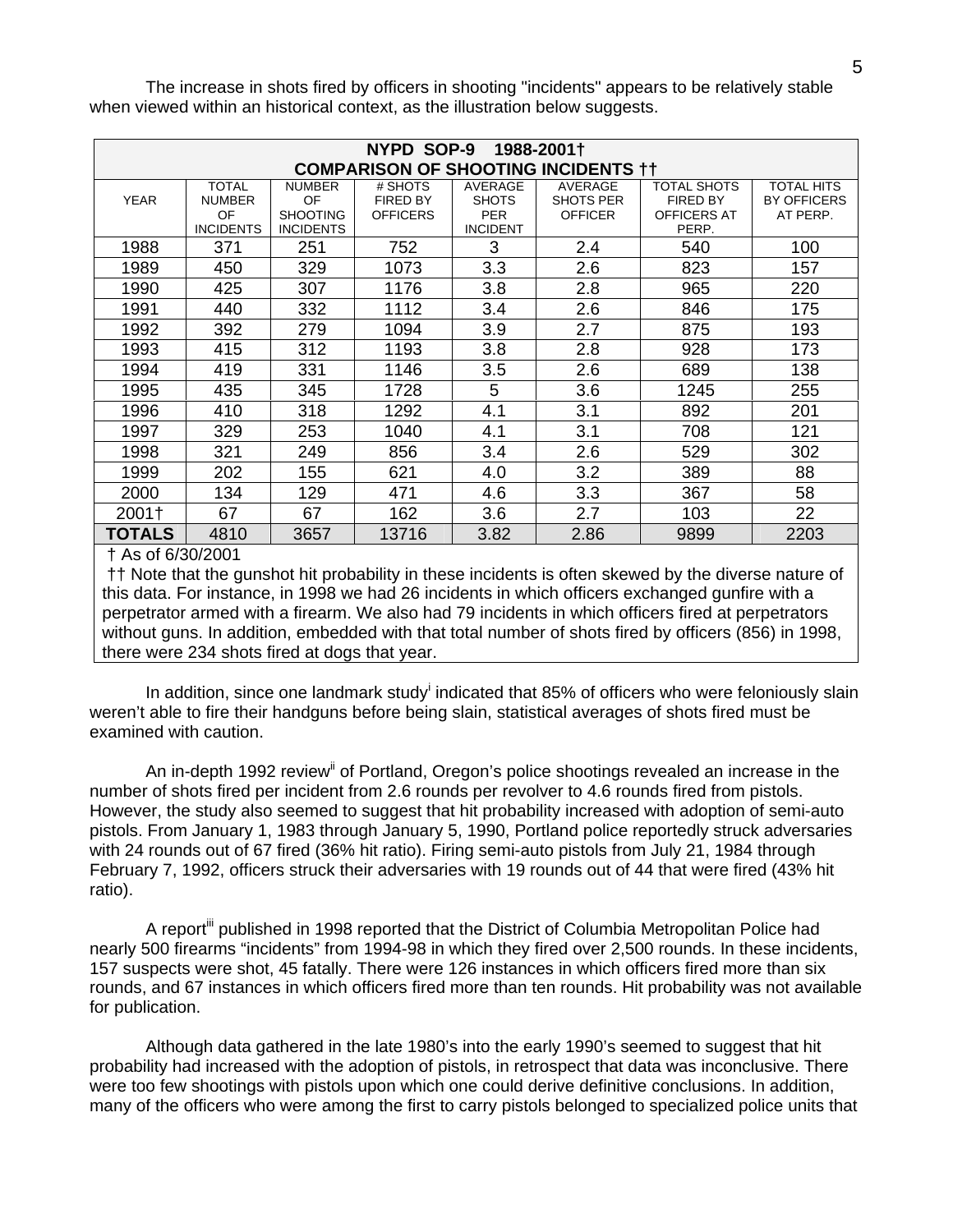were afforded more training with pistols than would prove to be practical when pistols were adopted en masse.

# **Revolver vs. Pistol: Comparative Metro-Dade Data**

During the same time frame we have published data ("Statistical Abstract of Shooting Incidents, 1988-1994"<sup>iv</sup>) from Metro-Dade to compare with that of NYPD. Unfortunately, this data does NOT differentiate between "incidents" and actual gunfights. You might find the ratio (15%) of firearm "accidents" in the Metro-Dade data to be high (16 out of 107 shots fired), but it is actually lower than what many agencies transitioning to pistols experienced during that time.

| <b>Metro-Dade Police Department</b>                                   |     |     |     |  |  |  |  |
|-----------------------------------------------------------------------|-----|-----|-----|--|--|--|--|
| Statistical Abstract of Shooting Incidents, 1988-1994                 |     |     |     |  |  |  |  |
| NUMBER OF SHOTS FIRED BY TYPE OF FIREARM                              |     |     |     |  |  |  |  |
| NUMBER OF INCIDENTS   MEAN # OF SHOTS FIRED<br><b>TYPE OF FIREARM</b> |     |     |     |  |  |  |  |
| <b>REVOLVER</b>                                                       | 2.5 |     |     |  |  |  |  |
| <b>SEMI-AUTOMATIC</b>                                                 | 79  | 79. | 3.2 |  |  |  |  |

| (Miami) Metro-Dade Police Department                  |                 |           |                                        |  |  |  |  |  |  |
|-------------------------------------------------------|-----------------|-----------|----------------------------------------|--|--|--|--|--|--|
| Statistical Abstract of Shooting Incidents, 1988-1994 |                 |           |                                        |  |  |  |  |  |  |
| SHOTS THAT HIT INTENDED TARGET, BY TYPE OF FIREARM    |                 |           |                                        |  |  |  |  |  |  |
| <b>HANDGUN TYPE</b>                                   | <b>REVOLVER</b> |           | SEMI-AUTOMATIC   TOTAL HIT PROBABILITY |  |  |  |  |  |  |
| <b>HIT SUSPECT</b>                                    | 19 (35%)        | (25%)     | 36 (30%)                               |  |  |  |  |  |  |
| <b>MISSED SUSPECT</b>                                 | (65%)<br>35     | (75%)     | (70%)                                  |  |  |  |  |  |  |
| TOTAL                                                 | $(100\%)$<br>54 | $(100\%)$ | $(100\%)$<br>122                       |  |  |  |  |  |  |

Recently published Metro-Dade Police 1990-2001 [s](#page-17-4)hooting data<sup>v</sup> shed more light on issues seen elsewhere. During that 12-year period, Metro-Dade Police fired about 1,300 bullets at suspects, and missed more than 1,100 times. This suggests that Miami police fared no better than a 15.4% hit ratio, even though many of these incidents involved suspects who were later determined to be unarmed.

However, as we'll soon see, examination of so-called "bunch-shootings" may well change the way we view such aggregate police hit ratio data.

# **Threat Proximity & Officer Handgun Efficacy**

As poor as gunfight hit probability is inside of three yards, it gets progressively worse from there. The transition from revolver to pistol has had an indiscernible influence in this area since revolver hit probability fluctuated considerably over the decades in which data were collected. Pistol hit probability seems to have fluctuated just as broadly.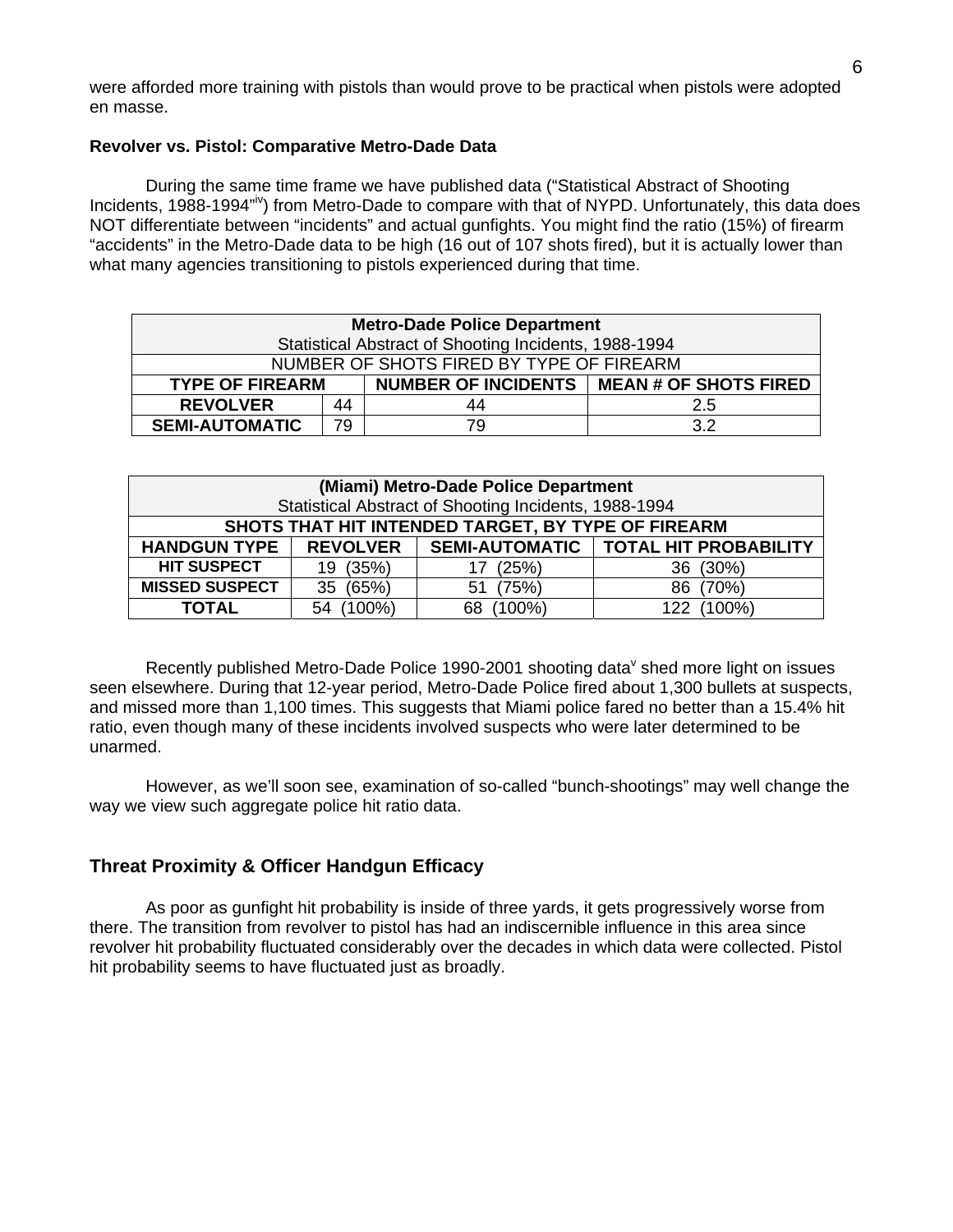| <b>Distances In Which NYPD Officers</b><br>Were Involved In Shooting Incidents<br>1994-2000 |     |     |  |  |  |  |  |  |
|---------------------------------------------------------------------------------------------|-----|-----|--|--|--|--|--|--|
| 0-2 Yards<br>1188<br>69%                                                                    |     |     |  |  |  |  |  |  |
| 3-7 Yards                                                                                   | 332 | 19% |  |  |  |  |  |  |
| 8-15 Yards                                                                                  | 109 | 6%  |  |  |  |  |  |  |
| 16-25 Yards                                                                                 | 41  | 2%  |  |  |  |  |  |  |
| 25+ Yards                                                                                   | 24  | 1%  |  |  |  |  |  |  |
| Unknown                                                                                     | 31  | 2%  |  |  |  |  |  |  |
| <b>TOTALS*</b><br>1719<br>99%                                                               |     |     |  |  |  |  |  |  |
| *Percentages rounded                                                                        |     |     |  |  |  |  |  |  |

| 1994-2000                                                                                         |                                    |     |    |    |    |    |  |
|---------------------------------------------------------------------------------------------------|------------------------------------|-----|----|----|----|----|--|
|                                                                                                   | <b>NYPD Hit Ratios By Distance</b> |     |    |    |    |    |  |
| Gunfights, Other Shootings vs. Perpetrator, and Against Dogs                                      |                                    |     |    |    |    |    |  |
| $25+$<br><b>DISTANCE (Yards)</b><br>$16 - 25$<br><b>Unknown</b><br>$3 - 7$<br>$0 - 2$<br>$8 - 15$ |                                    |     |    |    |    |    |  |
| <b>HIT RATIO</b>                                                                                  | 38%                                | 17% | 9% | 8% | 4% | 2% |  |

# **Training Implications**

The majority of state training councils (and the individual agencies governed by them) continue to mandate "qualifying" officers with handguns out to 25 yards. The implication has always been that officers were "qualified" at 25 yards, even though a substantial number of officers miss most of their shots at this distance on the firing range. In fact, many marginal shooters drop all of their rounds at 25 yards, yet still "qualify" at that distance. Street marksmanship seems to reflect and magnify the folly of this anachronism.

# **Low Light Shootings - The Statistical Norm**

Where police shootings have been tallied by tour of duty alone, we must attempt to reach conclusions based on incomplete data. From the outset we must note that many daylight shootings occur in poor indoor lighting, and some "night" shootings occur under ample lighting conditions. For instance, the 2000 SOP-9 states that of 134 "incidents," 84 were "outdoor" and 50 were "indoor" incidents. By shift assignment alone, NYPD has indicated that as many as 77% (1996 SOP-9) of police shootings occur under some degree of diminished lighting.

Published data for the Metro-Dade (Miami) Police Department (1988-1994) reflect 62% of identifiable outdoor incidents occurring in lighting other than "Daytime" conditions.

# **Low Light Hit Ratios**

If there is a serious omission in NYPD SOP-9 it is the fact that hit probability differentiation has never been made between low light scenarios and ample-light scenarios. Given the disproportionate number of night shootings, we might reasonably conclude that diminished lighting has had a substantive influence on the low overall hit probabilities published. However, until this research was undertaken, performance degradation had never been accurately quantified.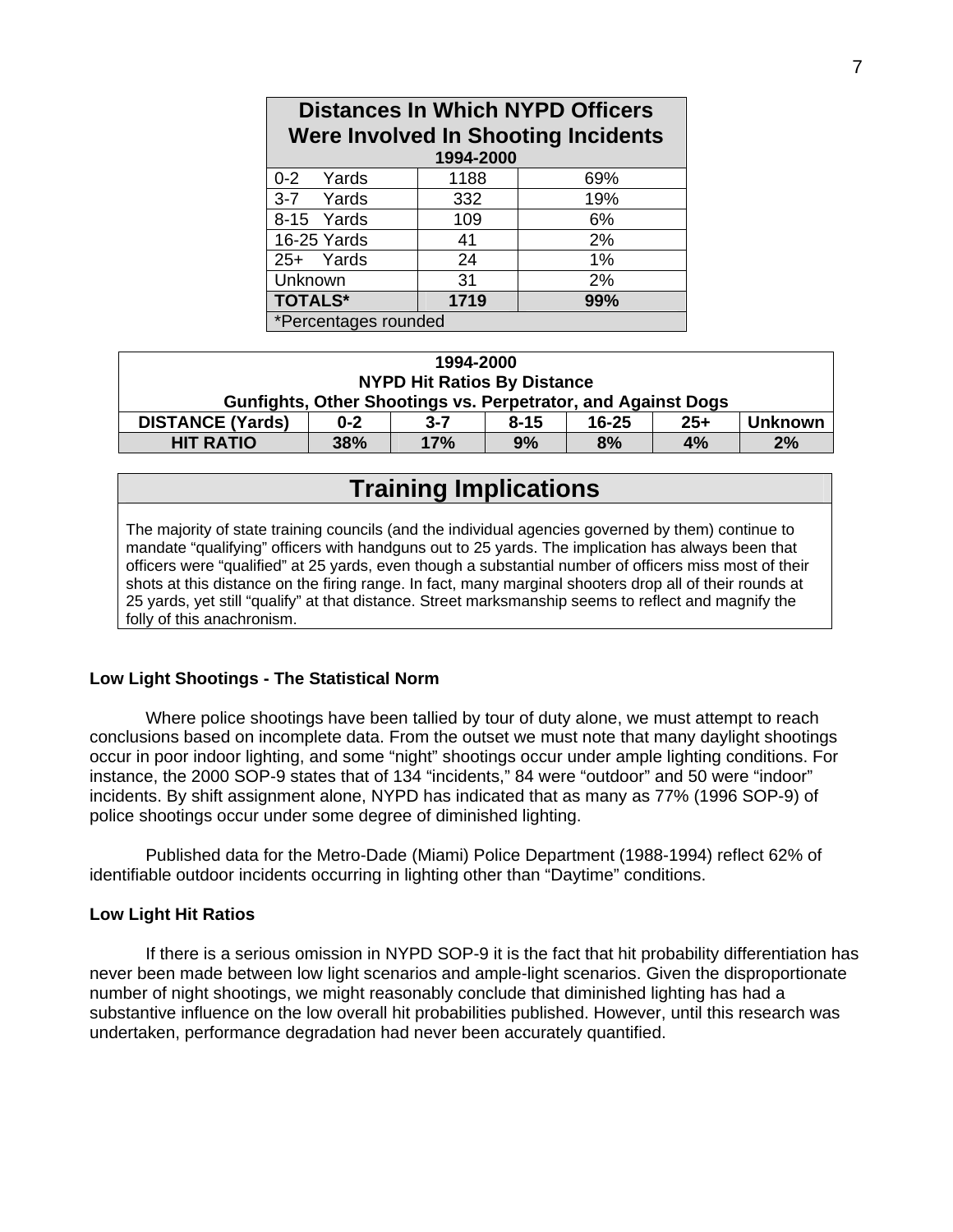The Baltimore County Police Department, one of the most progressively trained agencies that I have been exposed to in my 20+ years as a firearms trainer, recently afforded us the raw data with which to make such as assessment.

| <b>Baltimore County Police Department</b> |                                      |  |  |  |  |
|-------------------------------------------|--------------------------------------|--|--|--|--|
| <b>Officer-Involved Shootings</b>         |                                      |  |  |  |  |
|                                           | 1989-2002                            |  |  |  |  |
|                                           | <b>Hit Ratio By Light Conditions</b> |  |  |  |  |
| <b>Daylight</b><br>Lowlight               |                                      |  |  |  |  |
| 64% Avg.                                  | 45% Avg.                             |  |  |  |  |

And so, as progressively trained as BCPD officers are for low light conditions, they've still experienced a 30% hit declination from their daylight hit ratios. Shooting data provided by Los Angeles County (and discussed in more detail later) suggests a 24% decline in hit ratios under low light conditions when compared to daylight conditions. Where and when police hit ratios are seriously examined, a serious departure from training range performance is attributable to low light conditions. Which brings us to the next point of interest………

# **Night Sights**

 As much as I have attempted to pursue hard data pertinent to whether low light hit ratios have improved since the widespread adoption of "night sights," such data specificity has been elusive. Either hit ratio data has been aggregate (day and night ratios combined), or specific data has not been collected far enough back to reflect pre-night sight shootings in low light. However, based on what aggregate historical data is available, I would venture to proffer that night sights have offered more promise than they've delivered. However, given the infrequency in which officers recount using their sights in shootings, this may not be a revelation.

# **The "Bunch-Shooting" Paradox**

So-called "bunch-shootings," whereby several officers confront an armed suspect in a given incident, seem to elicit an elevated number of rounds being fired per officer. Until recently, very limited data<sup>vi</sup> existed regarding this phenomenon. That early data which did exist suggested that officers firing alone discharged an average of 2.7 rounds, while officers firing in "bunches" fire an average of 5.9 rounds per officer, per incident. That's a 118% increase in the number of shots fired when officers fire in "bunches." Keep that figure in mind for a minute.

Data recently obtained from Los Angeles County (LAC) unearthed some startling new revelations about bunch-shootings. The LAC data represents most of the law enforcement shootings in that county from 1998-2002, excluding those of LAPD, for which data is currently unavailable. The LAC data proved to be a very rough gold mine. It consisted of a series of loosely structured narratives that left many questions unanswered. However, some surprising patterns began to emerge when this data was analyzed. Readers should be forewarned that this data does include a number of incidents where shots fired by officers saw the employment of not only handguns, but also long guns (shotguns, semi-auto rifles, and MP5 submachine guns). Vii The LAC data has one other major shortcoming: It omits ALL police shootings in which officers fired at suspects, but missed altogether. One could reasonably conclude that inclusion of those shootings in which officers missed with all of their shots fired would further diminish hit ratios, but it is unknown to what extent that this might be the case.

While we've had limited data suggesting that the number of shots fired per officer tends to escalate in bunch-shootings, few other conclusions were possible from the data previously available.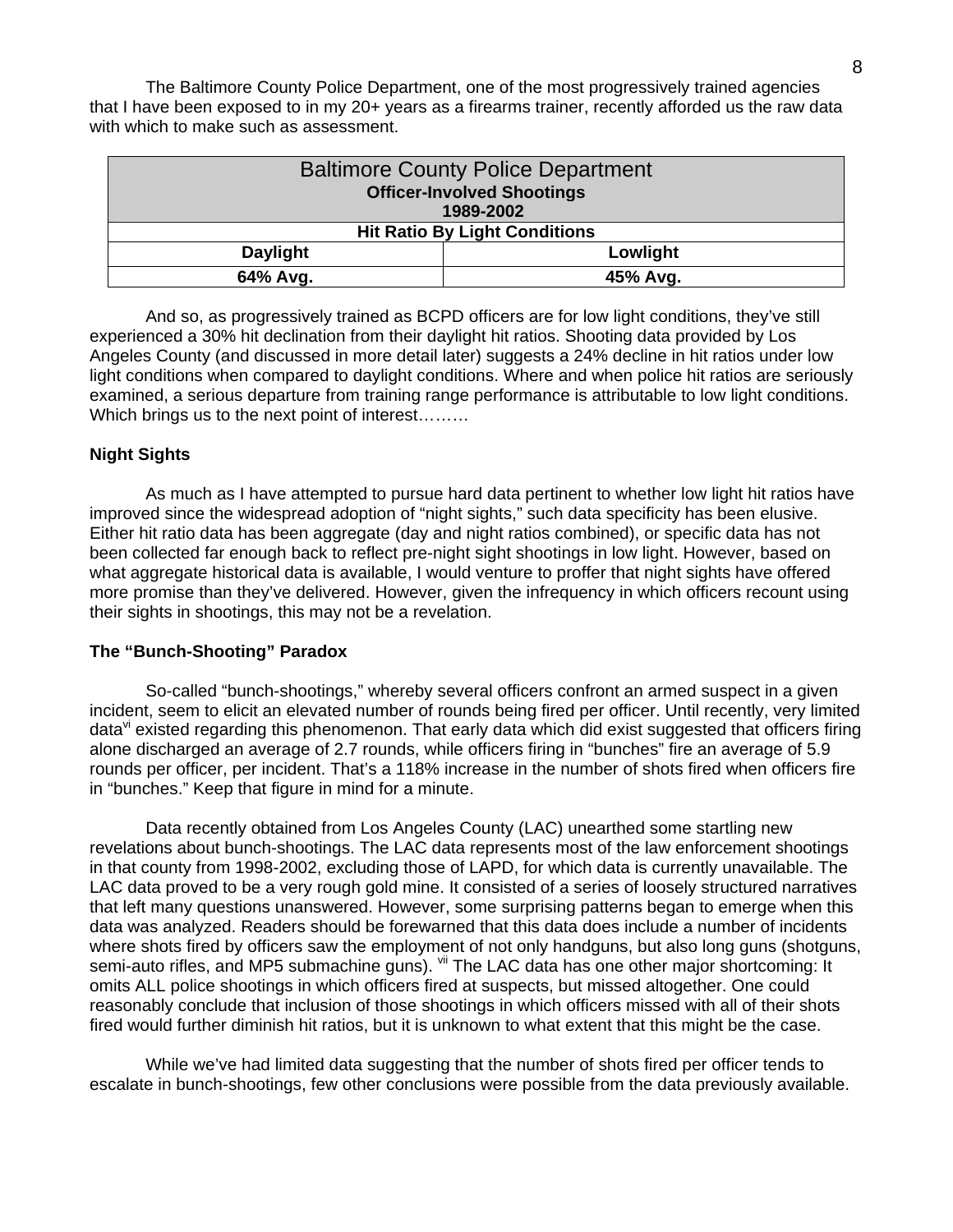The LAC data offers us a critical new insight into how bunch-shootings influence officer hit ratios. Condensed, the data looks like this:

| <b>AGGREGATE SYNOPSIS</b>                                                                                   |            |
|-------------------------------------------------------------------------------------------------------------|------------|
| LOS ANGELES COUNTY OFFICER-INVOLVED SHOOTINGS†                                                              | 1998-2002* |
| Shots Fired Per Officer With Only 1 Officer Involved                                                        | 3.59       |
| Shots Fired Per Officer With 2 Officers Involved                                                            | 4.98       |
| Shots Fired Per Officer With More Than 2 Officers Involved                                                  | 6.48       |
| Hit Ratio In OIS With 1 Only Officer Involved                                                               | 51%        |
| Hit Ratio In OIS With 2 Officers Involved                                                                   | 23%        |
| Hit Ratio In OIS With More Than 2 Officers Involved                                                         | 9%         |
| * At the time this was published, shooting data for 2002 was only available to September 23 <sup>rd</sup> . |            |
| † Data provided did NOT include data for incidents where shots fired by officers had no suspect             |            |

being struck by fire.

While this data isn't altogether conclusive, it merits much more examination. The long prevailing assumption has been that officers have generally had a 15-25% hit probability. While the aggregate figures continue to suggest this, the heavy influence of bunch-shootings in the LAC data illustrate a dramatic decline from the average 51% hit ratio when singular officers are involved in a shooting to as low as 9% when more than two officers participate in a lethal force event. The declination of hit ratios involving singular officer shootings to shootings involving more than two officers is a whopping 82%. Clearly, at least with what data is available, we see the influence of bunch-shootings far exceeding even that of low light conditions.

Reflect back upon the 1992 Portland statistics previously mentioned, suggesting that bunchshootings saw the average number of shots fired by police increasing by 118% over the average number of shots fired when officers fired alone. The LAC data suggests that bunch-shootings see as much as a 45% increase in the number of shots fired when more than two officers are involved in a shooting. The old Portland data involved the use of a substantial number of police service revolvers, and the early implementation of semi-automatic pistols. The LAC data consists largely of semiautomatic firearms (pistols, AR-15s, MP5s), and yet the averages (118% vs. 45% increases) differ dramatically. Why the huge disparity?

The 1992 Portland study was based on a relatively small (29) number of incidents and officers (43). The LAC data was culled from 150 shootings, in which 438 officers actively participated as shooters. While the LAC data contained three extreme cases in which 90 to 201 rounds were fired, the sheer size of the LAC database was able to absorb these aberrations without disproportionately skewing the statistical mean.

Why are we seeing such pervasive influence of bunch-shootings upon the numbers of shots fired by officers, and even more upon their hit ratios?

While much more focused research needs to be pursued on this issue, if one were inclined to speculate further at this juncture, bunch-shootings seem to embody the essence of so-called, "emotional contagions." Using the proverbial "crowded theater" as a hypothetical example, two people smelling smoke in an otherwise empty theater would likely exit the theater briskly, but without panic. The emotional synergy of a crowded theater would unleash a very different set of dynamics. This *may* also be the case in bunch-shootings. Since this "contagion" theorem would be highly difficult to quantify, the data was closely examined again to look for more discernable and quantifiable variables that might influence bunch-shooting performance.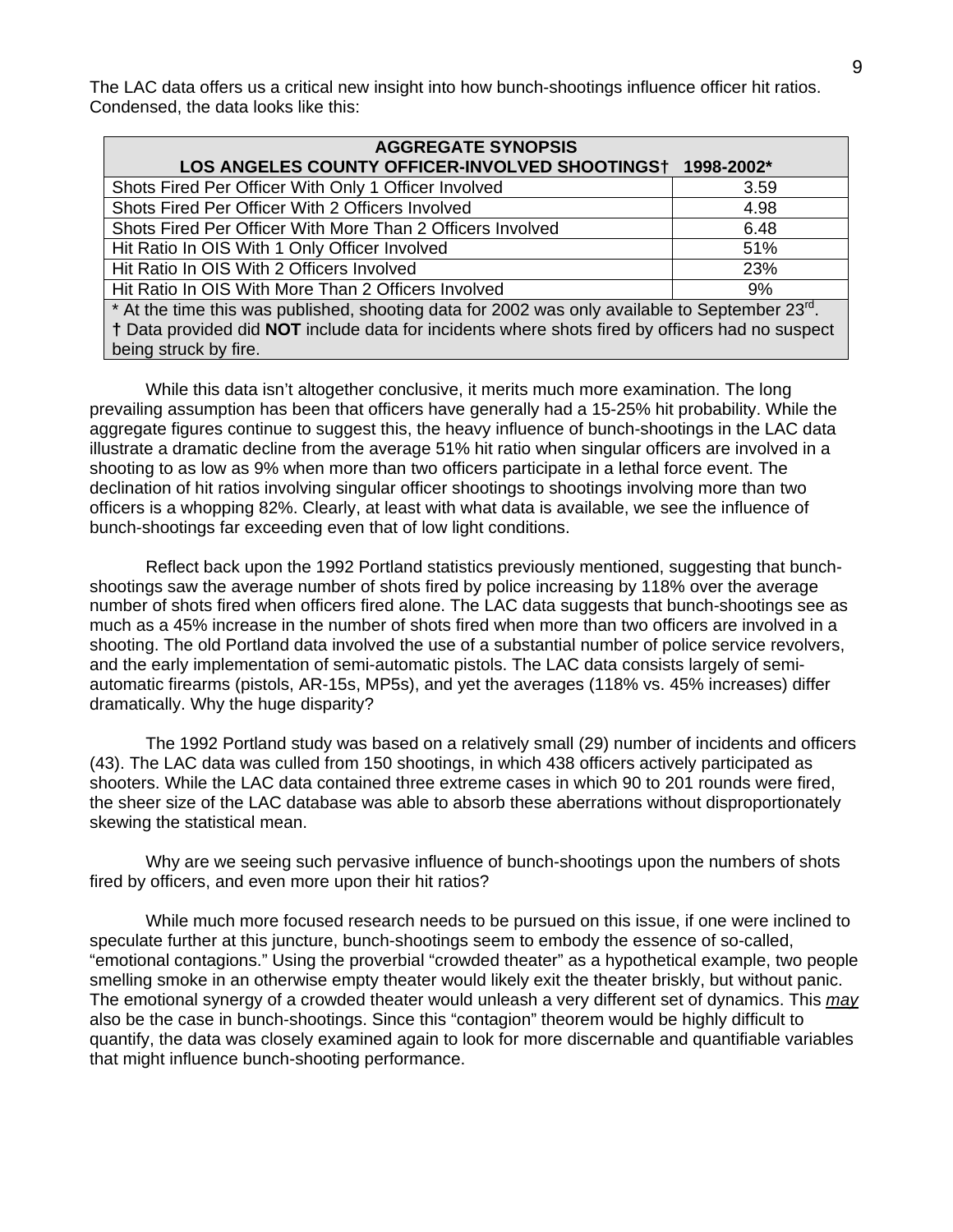In my ongoing examination of bunch-shootings, I'm recognizing discernable patterns that tend to differentiate them from more "typical" lethal encounters. Many bunch-shootings embody extremely chaotic and complex characteristics. In them we find many of our barricaded gunman scenarios, our drawn-out foot pursuit and vehicular pursuit scenarios, and scenarios involving heavily armed suspects. Yes, the Newhall incident was a bunch-shooting, as was the FBI Miami shootout, as was the North Hollywood shootout. Hardened career criminals, or those with extreme ideological affiliations (or both) also seem to disproportionately confront police in bunch-shooting scenarios. Or, we might more accurately suggest that more officers are being dispatched to confront suspects under these more challenging circumstances. Such confrontations do attract police in larger numbers, contributing to the increased likelihood that bunch-shootings will occur.

# **The Correlation Between Range Scores and Gunfight Efficacy**

There has long been a degree of controversy regarding whether prowess on the firing range would translate into higher hit ratios in actual gunfights. Very little data is available to elucidate this issue beyond what will be attempted here.

The 1981 edition of SOP-9 makes this observation:

"An attempt was made to relate an officer's ability to strike a target in a combat situation to his range qualification scores ended with no clear connection. After making over 200 such comparisons, no firm conclusion was reached."

The 1988-1994 Metro-Dade data (Below) does shed additional light on the issue, showing slightly higher qualifying scores for those who hit their intended targets in street encounters. However, when held to accepted standards of statistical analysis (i.e., where there is a small sampling and a large standard deviation), the Metro-Dade comparison exhibits no statistical significance between range and street efficacy.

| <b>Metro-Dade Police Department</b><br><b>Statistical Abstract of Shooting Incidents, 1988-1994</b> |              |                |                              |  |  |  |  |  |
|-----------------------------------------------------------------------------------------------------|--------------|----------------|------------------------------|--|--|--|--|--|
| <b>LAST QUALIFYING RANGE SCORE</b>                                                                  |              |                |                              |  |  |  |  |  |
| <b>MEAN SCORE</b><br><b>CASES</b><br><b>STD. DEVIATION</b>                                          |              |                |                              |  |  |  |  |  |
| <b>SHOTS HIT INTENDED</b><br><b>TARGET</b>                                                          | 3            | 282            | 10.8                         |  |  |  |  |  |
| <b>SHOTS MISSED</b>                                                                                 | 12           | 271            | 17.7                         |  |  |  |  |  |
| <b>INTENDED TARGET</b>                                                                              |              |                |                              |  |  |  |  |  |
| Handguns $= 15$ cases                                                                               | $Range = 52$ | Mean = $273.8$ | Standard Deviation = $16.29$ |  |  |  |  |  |

Since most of the shootings examined in this research involved perpetrators who were highly animated when shot at by police, until such time that police handgun qualifications involve naturally and randomly moving targets, and until such time we can simulate life-threatening dynamics during handgun qualification, direct comparisons are largely pointless. In addition, as much as trainers may wish to pursue this angle to more definitive conclusions, future efforts at quantifying the relationship between range and street efficacy will likely be further complicated by the fact that most agencies have adopted "pass-fail" qualification protocols.

However tenuous the relationship between range proficiency and street proficiency may seem with the sparse data available, it should never be used as an excuse to short-change training. Training isn't just a means by which we foster firearms competency, it is a means by which we attempt to assure the use of lethal force within legal and procedural parameters.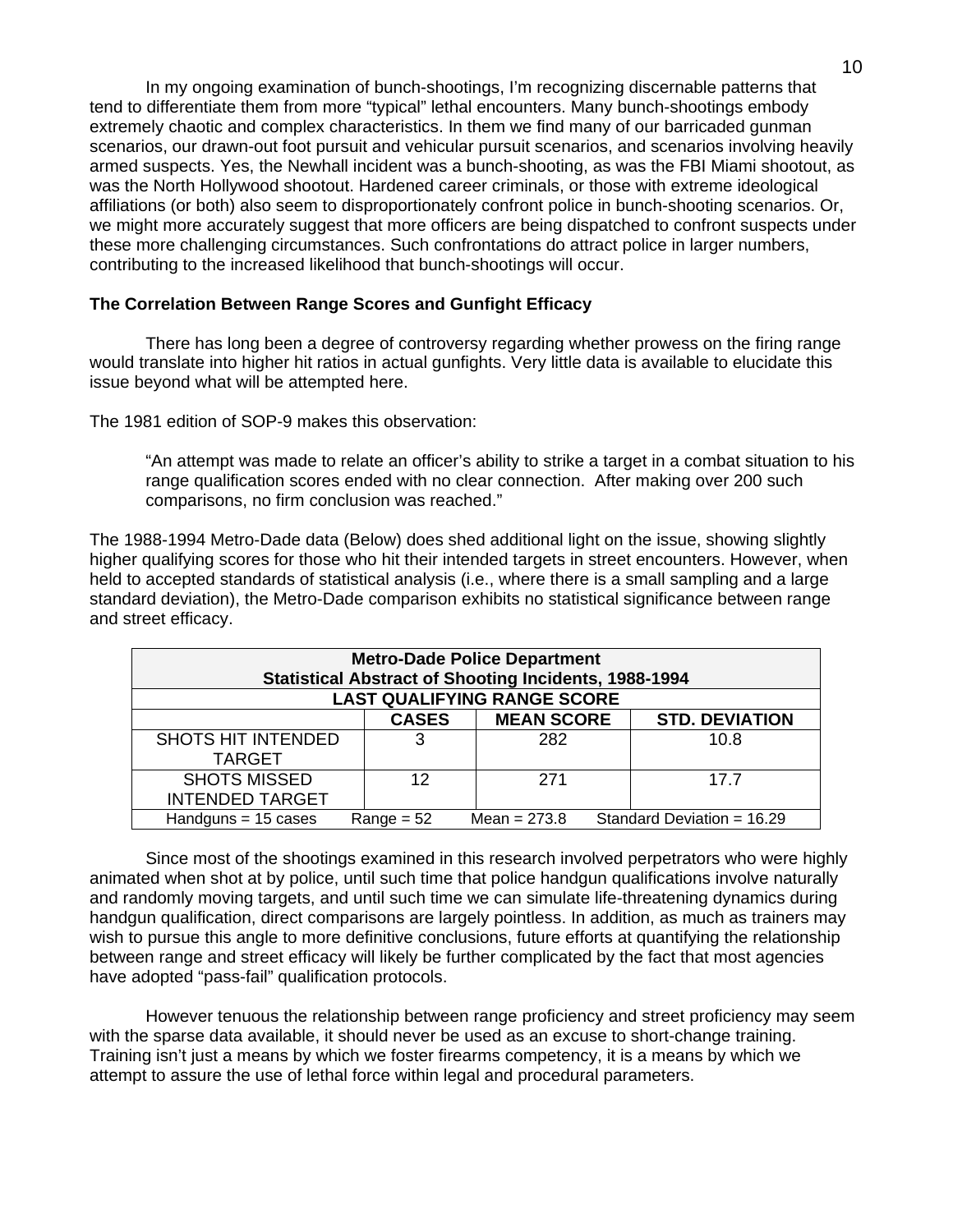#### **Mistake-of-Fact Shootings**

Until now, all known data pertinent to the frequency in which officers shoot unarmed suspects predates the landmark Tennessee v. Garner case. However, given the frequency in which police engage in low-light lethal force events, the pre-Garner studies deserve serious consideration. The 25- 43% frequency<sup>vili</sup> in which those studies suggested that police shot unarmed suspects appears dated due to the more restrictive deadly force parameters established by Garner. However attenuated this phenomenon is since the Garner decision, currently available data suggests that it still persists with alarming frequency. For instance, between 1990 and 2001, the Metro-Dade Police Department reportedly<sup> $k$ </sup> had 22 shootings in which suspects were clearly unarmed, and a dozen others in which the officers claimed they saw guns -- but no guns were found. All told, Miami officers shot and killed 33 people in that period of years -- 11 of which were under questionable circumstances.

The Los Angeles County data (1998-2002) has given us the most recent quantified glimpse of this phenomenon. Of the LAC incidents (148 total) examined during that period, 27 (18%) were identified as likely mistake-of-fact shootings. Not surprisingly, of that total of MOF shootings, 20 (75%) occurred at a time of day (seasonally adjusted) that we'd generally associate with reduced light conditions.

Where the author has been able to examine "questionable" shootings in detail, they are largely attributable to (1) misidentification of threat level due to impaired visual "contrast sensitivity" in low levels of ambient light, (2) precipitating suspect behavior<sup>[x](#page-17-9)</sup>, and (3) context-based expectations relative to the nature of the assignment or call. There are training implications embedded in this issue that are too numerous and complex to elaborate upon in this article. However, it must be noted that in addition to having most MOF shootings occurring in low light, only one of them denoted officers using flashlights to better identify possible threats. Police training in low light tactics still has a very long way to progress. But, there are other errors that also seem to contribute to MOF shootings.

Mistake-of-fact shootings may also involve other misleading threat cues. The author has noted a significant number of shootings whereby one or more officers perceive another officer's stumble and fall as being affirmation that he is under attack. When an officer's fall is in conjunction with an unintentional discharge of his firearm (e.g., NYPD's Diallo shooting), it can set off a powerful chain of events.

Observational study conducted by the author<sup>xi</sup> suggests that there is an "associative firing impulse" where multiple officers encounter what they believe to be an imminent lethal threat. Plausible explanations for these occurrences fall into two categories; (1) officers experience an "associative threat assumption" phenomenon, as one or more officers conclude that the officer that initiated fire correctly identified an imminent lethal threat, or (2) one or more officers experiences a "mistaken origin of fire" phenomenon, whereby an officer believes shots being fired by another officer are in fact shots fired by the suspect. In cases examined by the author, this mistake-of-fact occurrence is most common when officers place themselves in a geographical crossfire.

 As a result of some of these MOF shooting phenomena, many are also bunch-shootings. Some of the most high profile "questionable" shootings have embodied both MOF and bunch-shooting characteristics. To cite just a few recent examples:

• The February 4, 1998 shooting of Amadou Diallo<sup>xii</sup> saw four NYPD officers firing a total of 41 shots in approximately 4 seconds. Nineteen of those shots hit an unarmed Diallo inside of 7 yards. Among many issues arising from this tragedy was the fact that low light conditions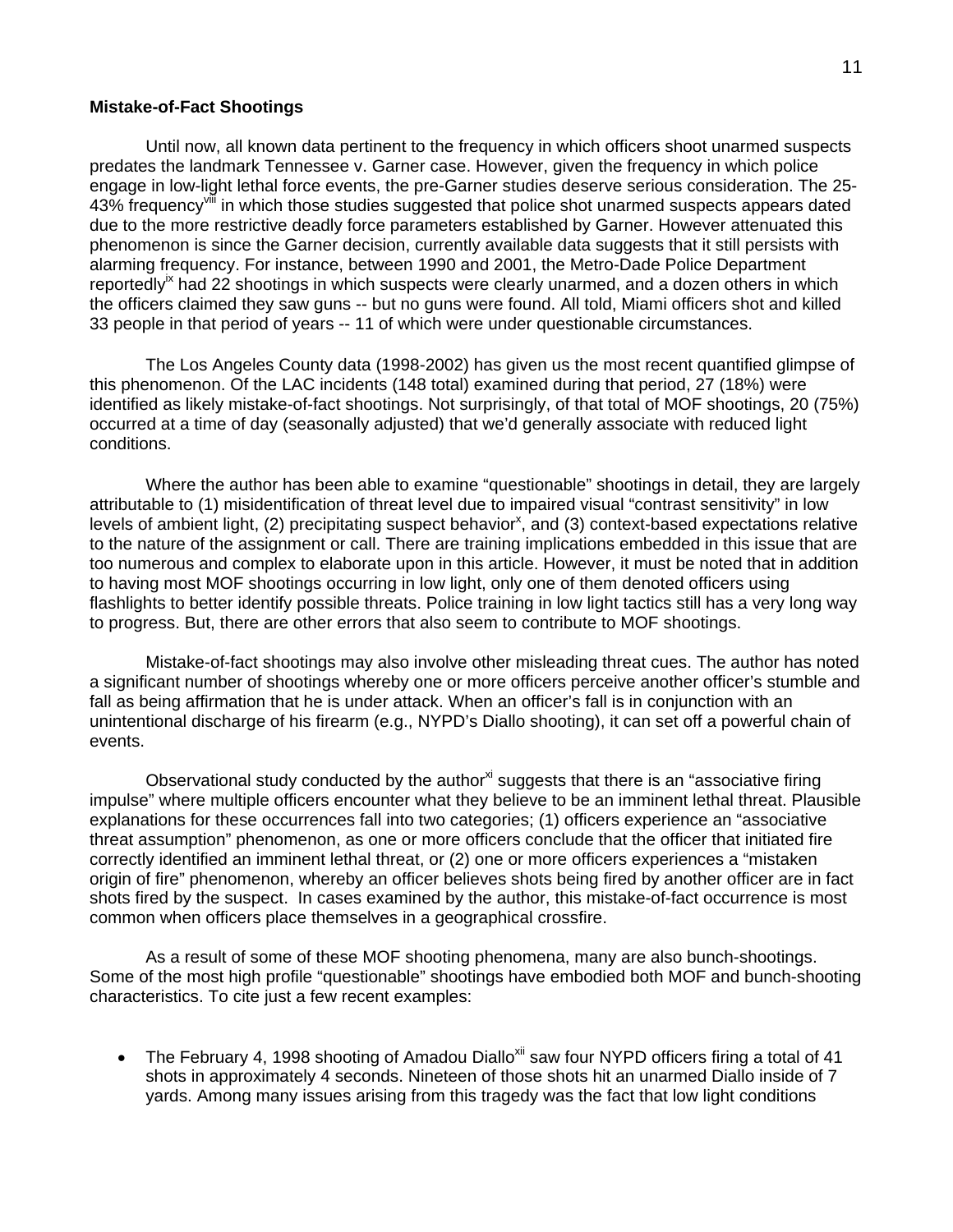contributed to the mistaken belief that Diallo was armed. Also embedded in this incident were issues illustrative of "mistaken origin of fire," and "associative threat assumption."



Artist's rendering of the Diallo Shooting scene

• A June 2, 1999 Parsippany, NJ shooting<sup>xiii</sup> involved four officers from three different agencies firing 27 rounds at an unarmed motorist named Stanton Crew. Four of the 27 rounds strike Crew, killing him. One errant round also struck and wounded his unarmed vehicular passenger, Adrienne Hart. As a consequence of the way three police vehicles boxed and forced Crew's vehicle off the road, officers found themselves in a crossfire that contributed to likely confusion about the origin of the initial rounds fired.



Overhead view of scene of Stanton Crew shooting, illustrating officer crossfire positioning.

• March 15, 2003, at about 11:30 PM, 25-year old Marquis Hudspeth led Shreveport (LA) police on a five-mile vehicular speed pursuit. By the nature of his driving, pursuing officers believe is driving under the influence of alcohol. When finally cornered, three Shreveport police officers fired a total of 15 shots<sup>[xiv](#page-17-13)</sup>, killing Hudspeth because they saw a metallic silver object in his hand. The object they had thought was a handgun was later identified as a cell phone.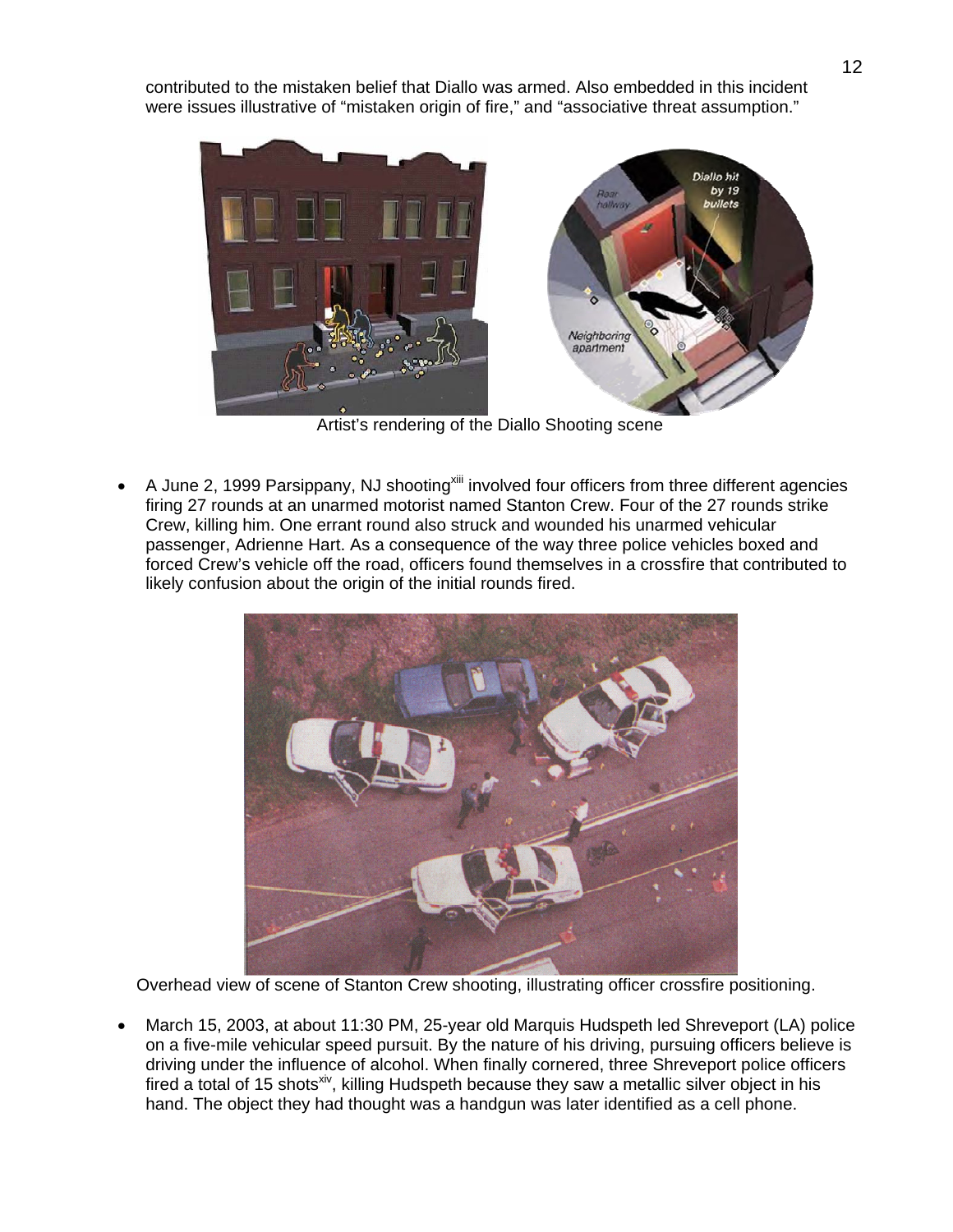

 (Left Photo) Shreveport Police dash-camera video illustrating Hudspeth holding his cell phone in a manner consistent with a handgun. (Right Photo) Hudspeth turns abruptly, pointing his cell phone at the officer.

Bunch-shootings may also contribute to higher suspect fatality rates. When handgun encounters conclude with a suspect fatality, the number of rounds employed to fell the suspect appear to be high, with the Portland study suggesting an average of 9.3 hits per slain suspect.

# **The Less-Lethal Factor**

The last decade has witnessed an accelerated development of less lethal alternatives to deadly force. This has in turn accelerated general acceptance of the most viable alternatives available. To what extent the plethora of less lethal products will diminish the future use of deadly force is not yet clear. However, we do see some issues surfacing in the Los Angeles County data that are worth mentioning.

Of the 148 officer-involved shootings examined, 18 (12%) of those shooting incidents examined were preceded by unsuccessful attempts to control subjects through the use of less-lethal force. The implements utilized ranged from 12-gage beanbag munitions, to OC spray, to Tasers. In some cases, more than one less-lethal product was deployed before deadly force was applied. There are some documented cases where officers were hurt by assailants when less-lethal alternatives failed, and before deadly force could be decisively employed. There are several documented cases in which subjects were hit by multiple (as many as 8-12) 12-gage beanbag rounds, with little or no effect. Unfortunately, the available data wasn't clear at what distances these munitions were ineffective.

# **Important Training & Policy Implications**

While officers are generally trained to maintain a minimum of 21 feet from an adversary armed with an edged weapon, many less-lethal implements (i.e., OC sprays, Tasers, etc.) are of diminished or no value at or beyond that range. If the officer gets closer than 21' to deploy less-lethal alternatives, he must have covering officers prepared to immediately employ deadly force if less-lethal options fail and enrage the armed subject.

Another less-lethal operational issue should be noted here. This research has uncovered some evidence of significant behavioral change in subjects when officers announced (intentionally or otherwise) that another officer was en route to the scene with a Taser or beanbag weapon. Officers must assume that subjects are increasingly aware of the nature of these devices (presumably from TV exposure) and that they don't wish to be on the receiving end of your agency's new gadgetry. Until Taser or beanbag implements are actually deployed on-scene, attempt to keep these options under wraps.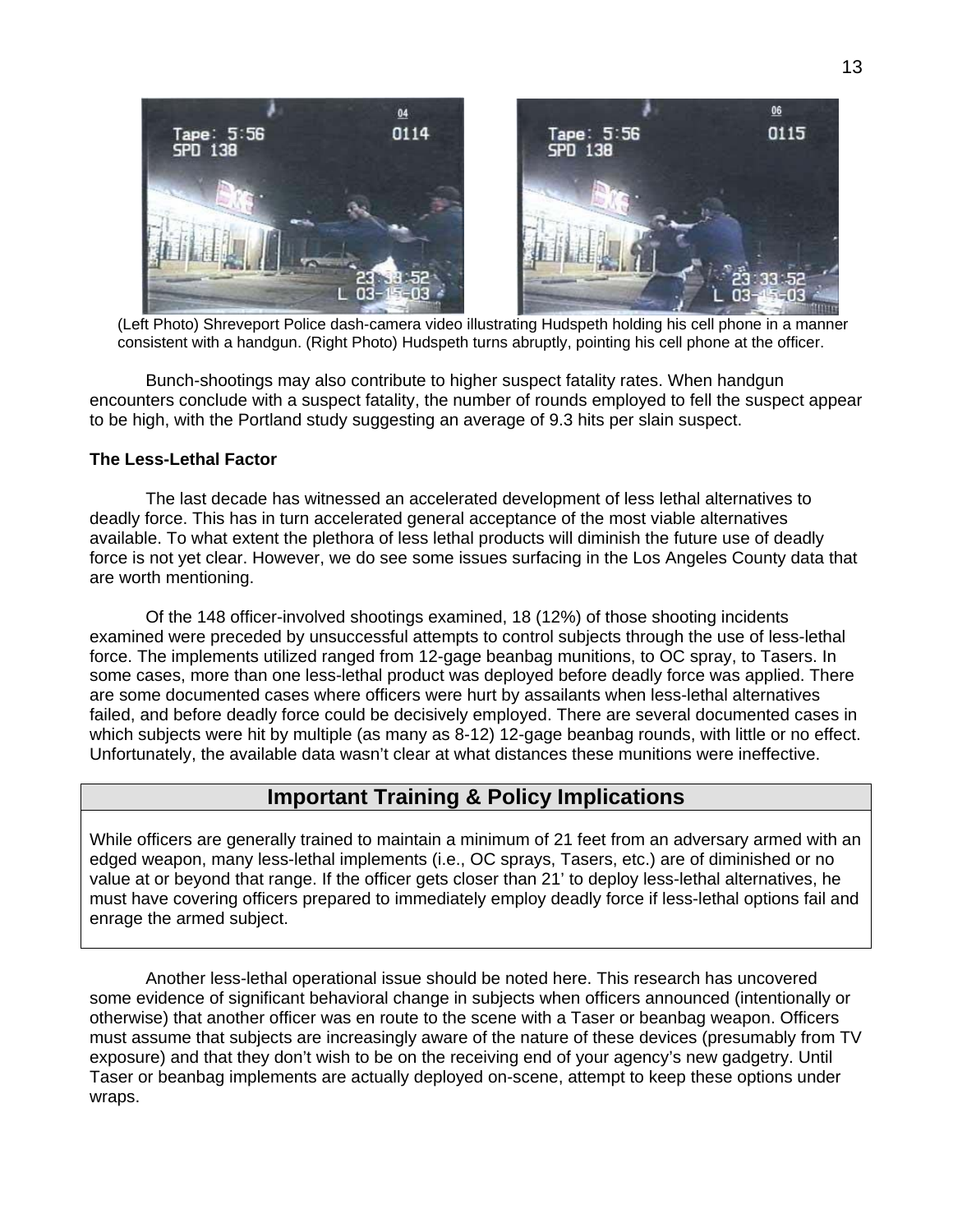None of this narrative should be construed to suggest that less-lethal devices shouldn't be adopted or employed. However, we may conclude that such devices are not a panacea, and must generally be used when time and distance from an imminent threat make them viable. Also, since these factoids were culled from officer-involved shooting narratives, we have no indication as to how many times these devices were used successfully enough to preclude the application of deadly force, and for that reason, this research affords an incomplete picture.

# **Promise**

The shooting data provided by BCPD encompasses 83 police shootings, from 1989-2002. Of those, 81 were handgun shootings, with 48 (59%) occurring during hours associated with diminished lighting.

| <b>Baltimore County (MD) Police</b><br><b>Gunfight Statistics</b><br>1989-2002 |                   |                    |              |                                          |          |     |            |      |  |  |
|--------------------------------------------------------------------------------|-------------------|--------------------|--------------|------------------------------------------|----------|-----|------------|------|--|--|
| Year                                                                           | Armed             | Total              | Overall Hits | Hit Ratio By Light<br>Distance-Hit Ratio |          |     |            |      |  |  |
|                                                                                | <b>Encounters</b> | <b>Shots Fired</b> | (Ratio)      | Conditions                               |          |     |            |      |  |  |
|                                                                                |                   |                    |              | Daylight                                 | Lowlight | 11' | $11 - 25'$ | >25' |  |  |
| <b>SUM</b>                                                                     | 75                | 211                | (49%)<br>103 | 64% Avg.                                 | 45% Avg. | 51% | 40%        | 75%  |  |  |

How can BCPD be achieving a 49% overall hit probability, and a 64% hit probability under daylight conditions? While their gunfight database is currently too shallow to facilitate drawing definitive conclusions, some of my long-term observations of BCPD training might be noteworthy. Their training staff is not only superbly trained and motivated, but they energetically stress both handgun fundamentals and job-related handgun skills. And, perhaps even more importantly, they are among the most progressive agencies I've seen in their approach to low light training. Having said that, we do see a 30% declination between BCPD's daylight shootings and its lowlight shootings. This is somewhat consistent with the 24% decline we saw in the Los Angeles low light shootings.

However, so that the BCPD data isn't misconstrued or misused, one must pause long enough to reflect upon the fact that of the 75 deadly force encounters observed during this period, only two incidents involved two officers. Only one incident involved more than two officers. To what extent a higher proportion of bunch-shootings might have further influenced the BCPD data is beyond my ability to reasonably speculate at this time.

# **Research Summary of Facts**

To encapsulate and contrast the conclusions reached through the course of this research, the following observations are offered:

- 1. It appears that using officer hit ratio data from metropolitan law enforcement agencies has skewed our expectations. Individual hit ratios may be substantially higher than previously thought. Since bunch-shooting data was seldom (if ever) segregated from other officer hit ratios, we might surmise that much of the historical metro police shooting data has been misleading. Shootings involving singular officers appear to have hit ratios approaching (if not exceeding) 50%.
- 2. Mistake-of-Fact shootings remain a troublesome issue, representing 18-33% of police shootings.
- 3. Bunch-shootings seem to increase the number of rounds fired per officer by at least 45%, and reduce per officer hit ratios by as much as 82%.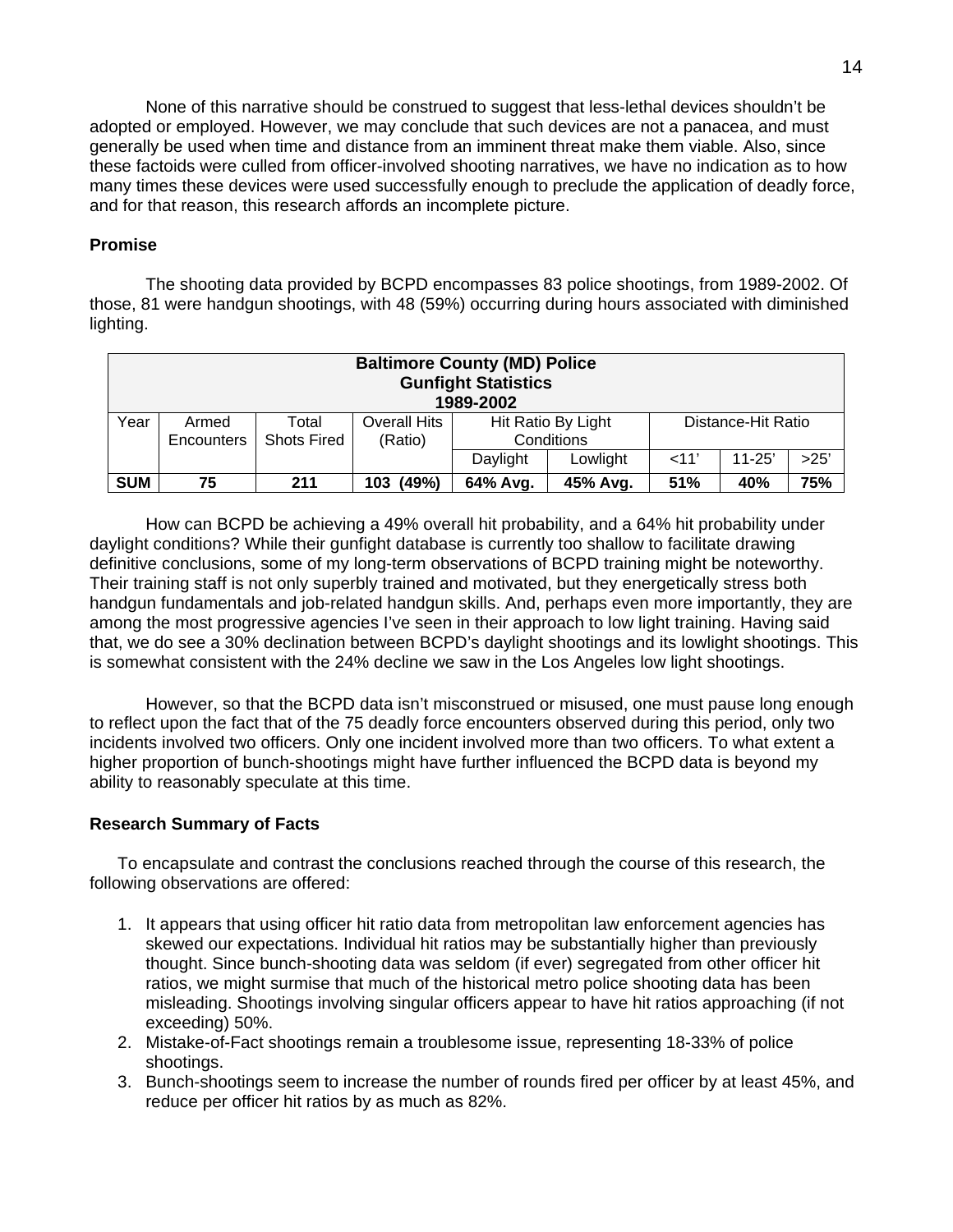- 4. Bunch-shootings may very well influence the nature in which officers utilize deadly force through the manner in which judgment and reactions are influenced (e.g., MOF shootings, associative threat identification, sympathetic firing impulse, etc.).
- 5. Low light shootings account for at least 60% of police applications of deadly force. They seem to diminish police hit ratios by as much as 30%. Low light also accounts for as many as 75% of all mistake-of-fact shootings.
- 6. Applications of deadly force seem to be more frequently preceded by unsuccessful attempts to employ less-lethal alternatives.

#### **Analysis & Recommendations**

While it is clear is that police firearms training must continue to pursue more job-related "context," it is not clear to what extent training will mitigate some of the problems observed in this research. It is also not clear to what extent stress-induced performance degradation is a factor. Many officers report that lethal encounters culminated so quickly that they didn't consciously experience fear until after the scenario had ended.

While research into so-called "stress inoculation" might hold promise for the enhancement of future police gunfight efficacy, this concept cannot be pursued haphazardly. The employment of socalled "shoot-houses" or "kill-houses" has been seen as a means to achieve handgun proficiency while inoculating officers to the stress of worldly dangers. In reality, heavy reliance on such tools may give officers a distorted predisposition for using their handguns as a primary tool for problem-solving. Instead of the "house-of-horrors" approach to handgun training, agencies should be pursuing handgun training that represents an all-encompassing "conflict resolution" methodology. Scenario-based training is essential, and it should seldom culminate in gunfire.

The recent trend toward availability of quality, low-cost, video-based firearms training simulators (e.g., CAPS®) is encouraging. However, when we employ them, we must do so more intelligently. Officers must become more adept at articulating imminent threat cues in their report writing, and in subsequent courtroom testimony. Trainers must venture far beyond critiquing shootings in scenario-based training as being either "good" or "bad." All too frequently, the delineation between an "in-policy" shooting and one that isn't will fall within a fraction of a second. In addition, since bunchshootings are clearly more problematic than previously thought, it is imperative that we employ and critique two or more officers within singular training scenarios. Observe, debrief and adjust. Multiple officer scenario-based training will routinely reflect issues that become operational concerns. Mistakes are far better addressed in training than they are on the street.

There were many early visionaries (Applegate, Ayoob, Cirillo, et al.) who assumed unpopular positions regarding unsighted, close-proximity shooting. While unsighted shooting has been advanced for many years, unsighted shooting was a very hard-sell until only recently. Perhaps it was a hard-sell for good reason. I know of few instructors who feel confident enough to wish to take the witness stand in defense of teaching unsighted shooting. If police firearms trainers haven't already defined the differences between sighting, aiming and pointing firearms, they should waste no more time in doing so.

There has been a growing consensus that our brains are wired for (close range) threat-focus, as opposed to weapon-sight focus. In addition, everything crucial about real-time threat assessment requires a visual threat focus. While I have long been cautious about accessorizing police handguns with laser aiming devices, the durability and ergonomics of some products have since diminished my concerns. While lasers are not a panacea, nor a substitute for training, and are not a substitute for metallic sights, their ability to afford court-defensible aimed fire, concurrent with threat focus, certainly make them well worth considering at this juncture. Laser handgun sights may also afford visual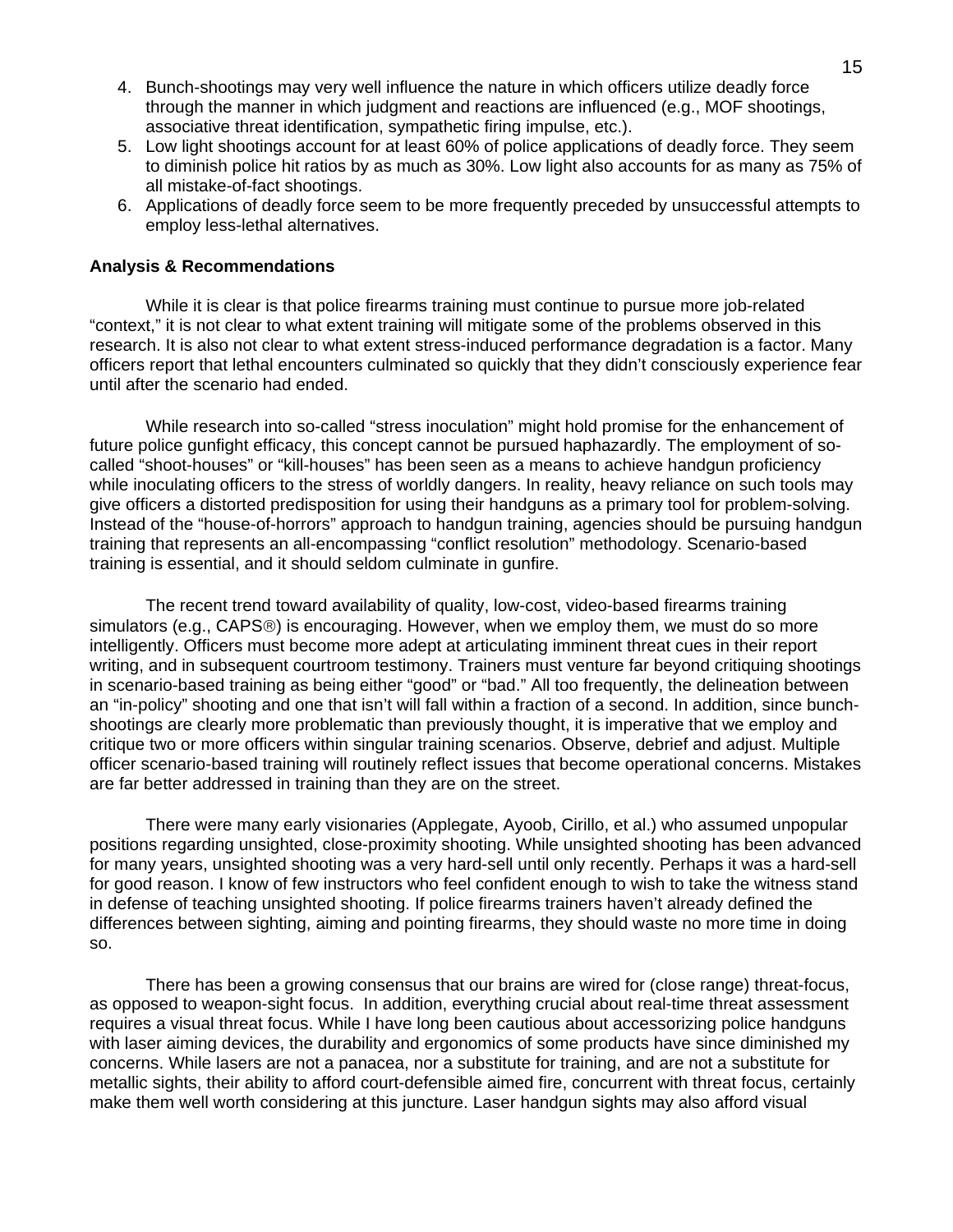continuity; from threat assessment in the "ready-gun" position, to the application of aimed fire. Visual focus wouldn't need to be shifted back and forth from suspect to front sight. At the very least, laser-equipped service pistols may help attenuate the 20-30% declination of hit ratios we see under low light conditions.

There are a multitude of training and operational aids available to agencies today – many of which may well serve to mitigate some of the problems discussed herein. For agencies that lack adequate range facilities and/or funding for adequate training, there are acceptable solutions. According to some recent foundational research, cost-effective products such as BeamHit® have illustrated a profound influence on handgun proficiency, thereby diminishing the reliance upon extensive live-fire training that many agencies find prohibitive. While the introduction of such technology will never diminish the need for live-fire training, it will allow agencies to more effectively use time and money allocated for training.

We mustn't overlook the importance of white light application in low light scenarios. In all of my years of research, I have failed to document a single case of an officer being shot because he was using his flashlight. Yes, the flashlight may well become a "bullet magnet" if used improperly, but I've found no statistical evidence of this ever happening. However, the Los Angeles and Metro-Dade data should serve to reestablish some old commonsense priorities. If we now know that as many as 18- 33% of our shootings are of the "mistake-of-fact" genre, and that 75% of those occur in low light, we must emphasize flashlight deployment. As much as is operationally possible, we should attempt to condition officers to deploy their lights long before deployment of their firearms. Where we tend to walk into threatening scenarios we couldn't see unfolding, we tend to feel compelled to use deadly force before facts are clearly established.

# **Additional Shooting Research Pending**

We are currently running additional shooting data to elucidate (1) how foot and vehicle pursuits influence the number of shots fired by police, and police hit ratios thereafter, (2) how many police shootings were preceded by verbal warnings, (3) how often "furtive movements" were noted prior to "mistake-of-fact" shootings in low light, and (4) how weapons used by perpetrators influence police firing rates and hit ratios. We wholeheartedly invite your participation with any data you wish to contribute to this worthy cause.

PPSC will also be looking at the feasibility of equipping an interested metropolitan agency with 100 laser aiming devices for a controlled, 1-2 year study of low light (handgun) shooting efficacy.

#### **Closing Credits & Observations**

My deepest gratitude must be extended to those individuals who assisted in the collection of this data. Several contributors may prefer to remain nameless, but I can extend my heartfelt gratitude to fellow Police Policy Studies Council staff members; Detective Michael Bumcrot (Ret), who helped gather some very critical data, and to our statistical magician, Dr. Robert Maurer, who helped with some of the most critical number deciphering and logic checks. Special thanks should also be extended to Officer Michael F. Clark for his valuable and gracious assistance in gathering data.

None of the data represented in this article should be construed to suggest that any of the depicted agencies are negligent in their firearms training. After digesting this material, one should reflect upon the fact that police gunfight data has been universally mismanaged, and as a consequence, largely misunderstood. While there will undoubtedly be consternation in some circles about this data being published, it is imperative that it is published. Misconceptions abound, and from them flourish mountains of distrust, and yes, endless litigation.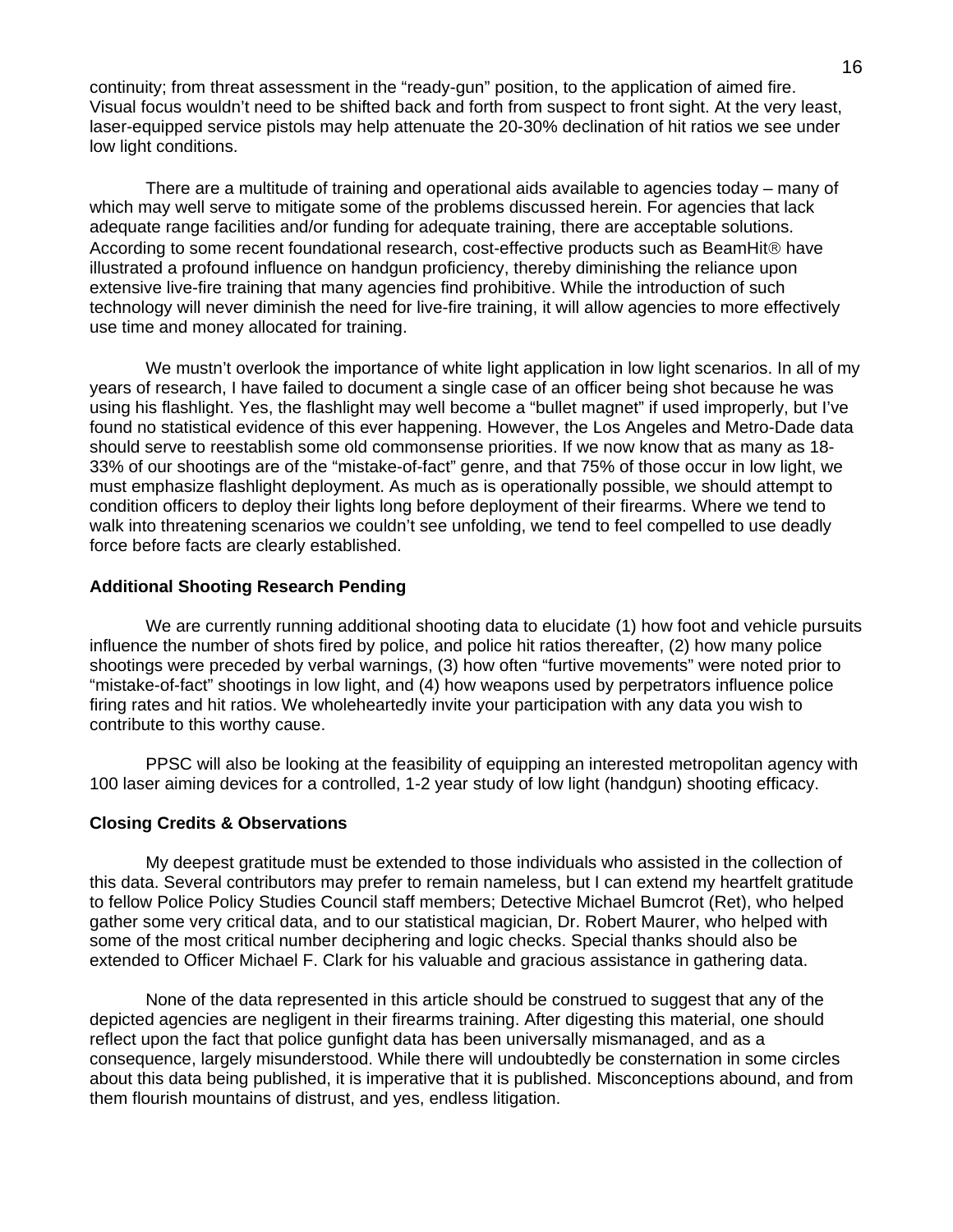The data represented within this article only represents the inauguration of this research. By the time this article is published, we will have a considerable amount of new data and analysis that will elucidate other previously unexamined deadly force issues. Since more exhaustive national study is needed to bring about change, I invite any and all readers to assist the Police Policy Studies Council in furthering the collection of such data for more extensive study.

Thomas J. Aveni is a staff member of the Police Policy Studies Council [\(www.theppsc.org\)](http://www.theppsc.org/). He has trained over 12,000 law enforcement and military personnel while serving as a training coordinator at Smith & Wesson Academy from 1990-2001. He has a Masters degree in Forensic Psychology, and has served as a police officer in three states (NJ, UT, NH), over three decades. His seminars, "Deadly Misconceptions," and "Police Marksmanship Under Fire" are offered internationally. He welcomes your comments and input, and can be reached via e-mail at: [tom@theppsc.org.](mailto:tom@theppsc.org)

Endnotes:

<u>.</u>

ii The Oregonian, April 25, 1992, "Shootings: Who, What and How Many"

iii The Washington Post, November 15, 1998, "District Police Lead Nation In Shootings."

iv Alpert, G., Dunham, R. (1995). "Police Use of Deadly Force: A Statistical Analysis of the Metro-Dade Police Department." Police Executive Research Forum, Washington, DC.

v Data published from Metro-Dade Internal Affairs and Firearms Discharge Reports, 1990-2001.

vi The Oregonian, April 25, 1992, "Shootings: Who, What and How Many"

<sup>vii</sup> The number of long gun rounds fired is about 14% of the total number of rounds examined during this period. To what extent this skews hit probability is hard to determine, as suspect hits were not delineated by the caliber of projectiles causing wounds. Another confounding variable might be that for every "hit" with 12-gage buckshot, there might be as many as 8 other pellets missing their intended target.

viii Geller, W. & Scott, M. (1992). Deadly Force: What We Know. Police Executive Research Forum. Washington, DC.

<sup>ix</sup> Data published from Metro-Dade Internal Affairs and Firearms Discharge Reports, 1990-2001.

<sup>x</sup> The LAC data suggests that furtive movement on the part of suspect commonly preceded a mistake-of-fact shooting.

xi (1996-2001) Unpublished, scripted Simunition®-based role-playing scenarios conducted by the author.

<sup>xii</sup> Diallo reportedly fit the description of a serial rapist who was being sought at the time of the incident. His behavior was reported to be suspicious when members of NYPD's Street Crimes Unit approached him. He ran from police when challenged, and was shot while withdrawing a wallet from his pant pocket.

<sup>&</sup>lt;sup>i</sup> FBI (1992). Killed In The Line Of Duty: A Study of Selected Felonious Killings of Law Enforcement Officers. U.S. Justice Department. Washington, DC.